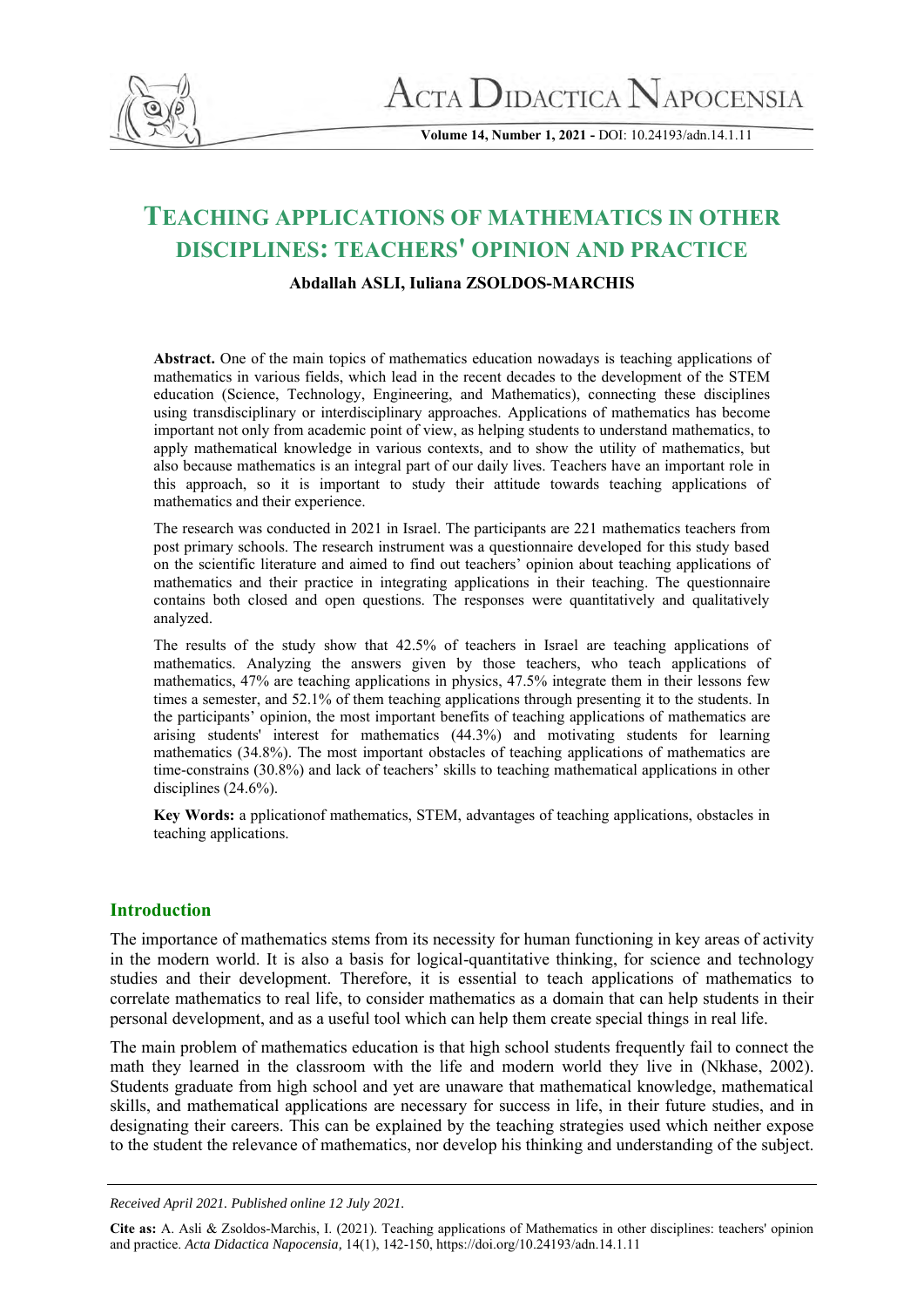By using these strategies, the student learns in an algorithmic and procedural way of solving exercises from the textbooks. Many students only study math because they must study and pass exams.

Showing applications of mathematics in other disciplines is very essential to instill in students the love of mathematics, to motivate them for learning it, to show them its importance in their daily lives without anxiety and reluctance. By the time, they will study it with enjoyment and desire which would lead to change their conceptions about and their attitude towards mathematics, improve their achievements in mathematics and related fields. There are many studies about mathematical application in other disciplines and STEM (Science, Technology, Engineering, and Mathematics) education, which have shown the effectiveness and importance of this type of education for both the student and the teacher.

Despite the importance and benefits, teaching applications of mathematics has also obstacles related with lack of preparedness of the teachers and students, and also some resource constrains, as time and materials for practical activities (Pinker, 1978).

In this regard, the present study intends to reveal the teachers' opinion and practice on teaching applications of mathematics in other disciplines. The research focuses on teachers' view about the benefits and obstacles of teaching applications of mathematics, plans to find out if teachers use applications of mathematics in their teaching, and to collect those teachers' methodological ideas, who use applications.

## **1. Theoretical Background**

Chick & Stacey (2013) highlighted some aspects of teaching applications of mathematics in other fields such as engineering, finance, transportation, etc. In this case the focus is moving from mathematics to the field of the application. Solving a particular problem requires knowledge from both fields, application and mathematics at the same time as interaction occurs throughout the solution. Also, the success of the solution is evaluated in the field of the application.

The researchers further empathized that part of mathematics teaching is done in a routine fashion by solving workbook exercises and handing them over to the teacher. Teaching routine problems is related with preparing students for national tests, as in many cases these examinations use some welldefined problem types (Marchis, 2009a; Marchis 2009b), it is influenced by the problems from the textbooks and workbooks where predominantly routine problens are included (Kolovou, van den Heuvel – Panhuizen, & Bakker, 2009; Marchis, 2012), or teachers' lack of confidence in solving challenging problems (Silver et al, 2005). On the other hand, teaching mathematics is challenging and involves problems whose solutions are not easy or immediate. The emphasis should be placed on these type of the problems as they could develop students' problem-solving competence. Usually problems which connects more disciplines, in which the focus is not on the mathematics, but on the application of it in other fields, are challenging ones and they are appropriate for developing higher order thinking competencies.

Teaching applications of mathematics has many benefits. It helps the student to improve the mathematical understanding of his environment and correlate mathematics to life and the various fields of science, such as physics, chemistry, technology, economics, etc. It also motivates the student to learn mathematics with pleasure and to see its importance in his daily life and in various fields, which helps the student designate his future career.

STEM education has become a popular term in education around the world. Many countries recognize the need for manpower with adequate and appropriate knowledge and skills from STEM disciplines, which meet the challenges of the future. While STEM has attracted increased attention and numerous studies, there are still many discussions and dilemmas (Gao, Li, Shen, & Sun, 2020)

Most studies that dealt with STEM have shown great importance and effectiveness of this education and its application among teachers and students alike. For example, Yildirim and Sidekli, (2018) showed that STEM applications have a positive effect on mathematical literacy, so they have positively affected higher-order thinking skills in pupils and students as well. They also significantly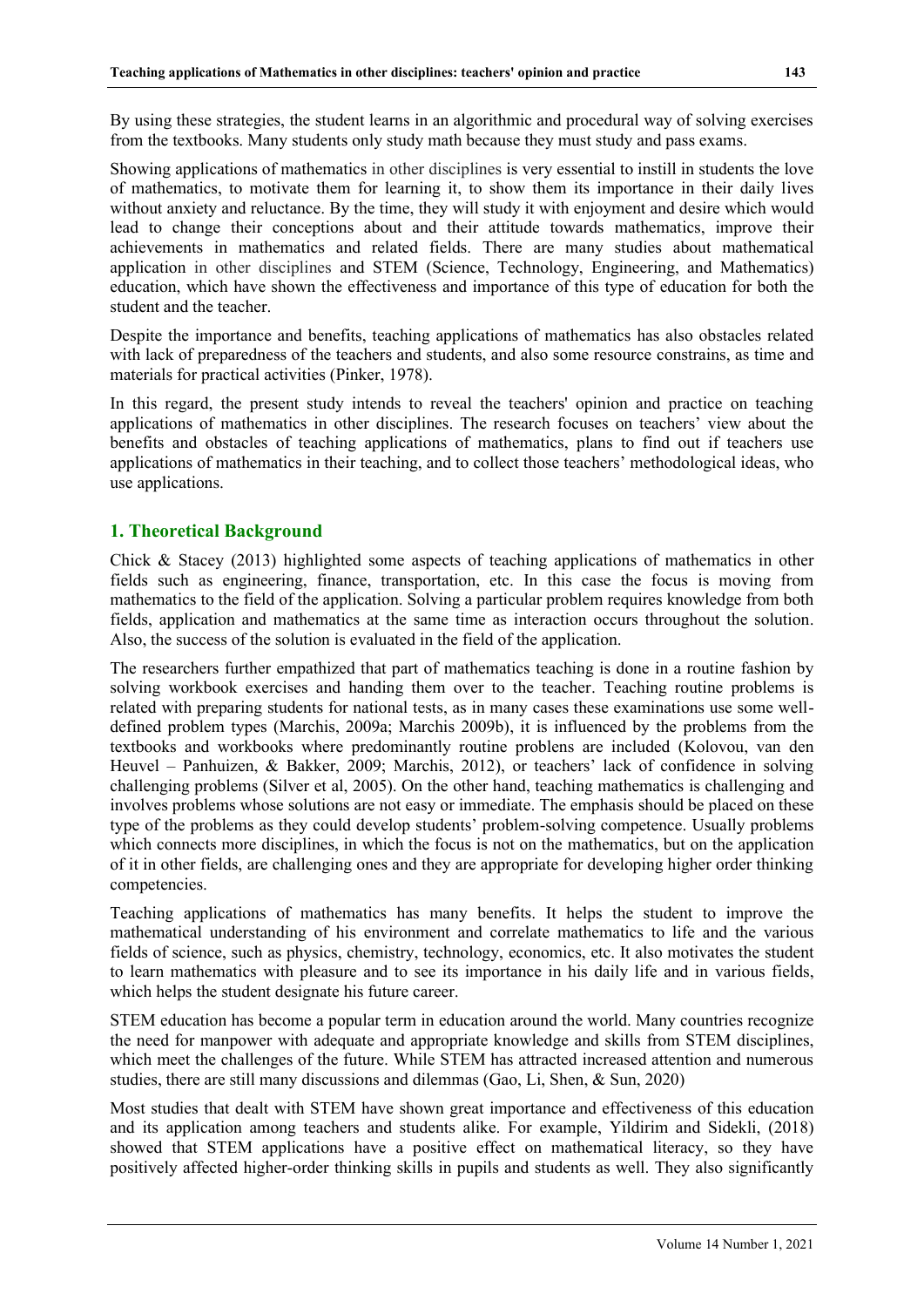influenced students' attitudes towards mathematical studies, which led to an increase in academic motivation and academic success.

In the same matter, Cinari, Pirasai, Uzun and Erenler, (2016) showed that STEM education has a positive effect on students and teachers attitudes toward teaching mathematics, and that STEM education encourages pre-service teachers to choose their careers in the STEM field. This result is identical to the result found by researchers Bingolbali, Monaghan, and Roper (2007) in their study that the application of project-based learning that incorporate STEM influences students' positive attitudes toward STEM and their future career choices.

Maass, Geiger, Ariza, and Goos, (2019) also talked about the importance of STEM education and the central role of mathematics in this education. Researchers have emphasized that in the age of rapid technological innovation and the global challenges of the 21st century, STEM education and its application have become very important. They improve citizens personal scientific literacy and enhance international economic competition.

Maddena, Baxtera, Beauchampa, Boucharda, Habermasa, Huffa, Ladda, Pearona, and Plague (2013) highlight that a unique STEAM (Science, Technology, Engineering, Arts, and Mathematics) curriculum will be a model for educating creative scientists who can develop innovative solutions to serious global problems.

Additionally, today's industry leaders are looking for people who can "think outside the box", have creative thinking and diverse expertise and approach problems divergently.

English (2016) concludes that all the fields of STEM are important in order to teach and educate STEM, in order to make meaningful application and learning. In addition, STEM education and STEM programs combined, may encourage more students' involvement and increase their motivation to learn which leads to more enjoyment and better achievements in all the fields of STEM.

Despite the importance of learning mathematics applications and STEM education and their implementation that greatly benefit both the students and the teacher, many studies have shown that there are some obstacles in learning mathematics applications and STEM education; some of these obstacles are related to the teachers, some to the students and some to the organizations and administrators.

Obstacles related with students are their poor background in sciences to appreciate the applications, their interest which can be so diverse in a class that it is difficult to find examples of meaningful applications for each. As regarding teachers, they are not trained to be able to teach confidently applications from different disciplines. The third group of obstacles relates with the resources, as time, equipment, materials (Pinker, 1978).

The researchers mentioned that many teachers lack experience in the connection between the different STEM disciplines, they are underprepared to use STEM applications (El-Deghaidy & Mansour, 2015). Therefore, teachers must be trained to change their strategies and acquire strategies that combine math applications and STEM education. It is also necessary to teach the relevance of mathematics and show students its beauty and importance in the modern world, and to make them like it. As a result, the students' motivation will increase, and their self-confidence will enhance. By the time, this will lead to enjoyment in learning, improvement in their achievement and positively changing in their attitude towards mathematics which itself will help them designate their future careers.

# **2. Methodology**

The research was conducted in 2021 in Israel.

# **2.1. Aim of the research**

This study aims to find out teachers' opinion and practice on teaching applications of mathematics in other disciplines.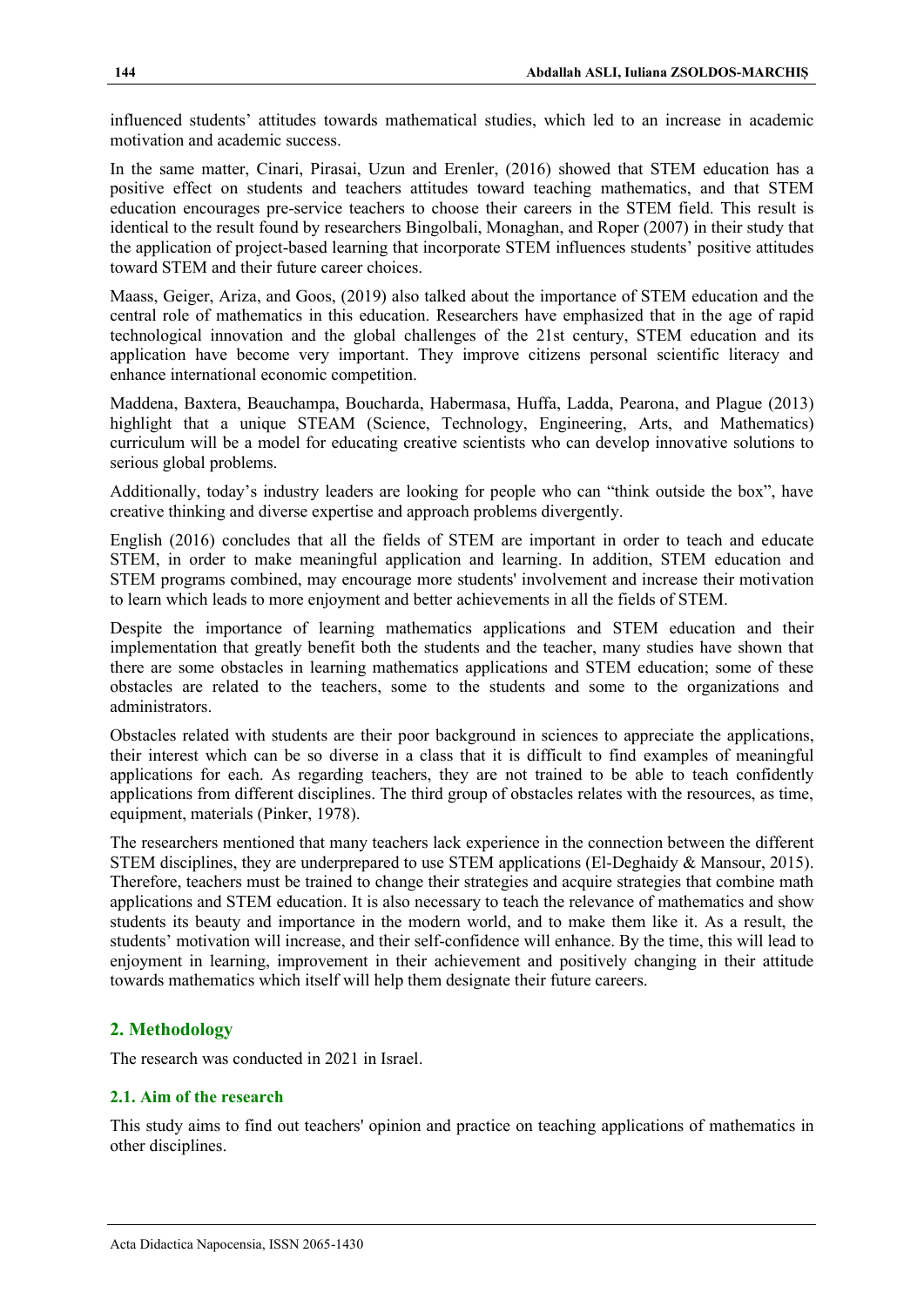#### **2.2. Research instrument**

The research instrument was a questionnaire developed for this study based on the scientific literature. The questionnaire is designed for the purpose of surveying teachers' opinion and practice on teaching applications of Mathematics in other disciplines**.**

The questionnaire consists of two main parts: demographical and questions related with the research topic. The demographical part contains 10 questions, most of them closed. The second part contains 18 questions, from which 15 are closed questions (multiple choice, check box, scale, affirmations measured on a 5-level Likert scale) and 3 open questions.

#### **2.3. Participants**

221 mathematics teachers from Israelian post primary schools have participated in the study. The participation was voluntary. All participants answered all questions of the questionnaire.

The mean age of the participants was 41.1 years and the mean teaching experience 16 years.

The demographics of these participants are listed in the Table 1. Two quarter of the participants are female teachers, most of the participants are Arab. Almost half of the participants have BSc degree and half MSc degree. As regarding the level participants teach, almost half of them teach in middle school and the other participants in high-school.

| Variable                           |                        | Frequency | Percent  |
|------------------------------------|------------------------|-----------|----------|
| Gender                             | Male                   | 82        | 37%      |
|                                    | Female                 | 139       | 67%      |
| <b>Nationality</b>                 | Arab                   | 201       | 91%      |
|                                    | Jewish                 | 20        | 9%       |
| <b>Degree</b>                      | <b>BSc</b> degree      | 99        | 44.8%    |
|                                    | MSc degree             | 119       | 53.8%    |
|                                    | PhD degree             | 3         | $2.4\%$  |
| Level of class they teach          | Middle school teachers | 99        | 44.8%    |
|                                    | High school teachers   | 122       | 55.2%    |
| Level of computer and technology   | Excellent              | 85        | 38.5%    |
| control                            | Good                   | 108       | 48.9%    |
|                                    | Medium                 | 28        | $12.7\%$ |
| Type of school in which they teach | Theoretical            | 183       | 82.8%    |
|                                    | Religious              | 3         | $1.4\%$  |
|                                    | Technology             | 23        | $10.4\%$ |
|                                    | Private                | 12        | $5.4\%$  |

**Table 1.** Demographic characteristics of participants

#### **2.4. Data Analysis**

Closed questions were quantitatively analyzed using SPSS program. The results include frequency, percentage, mean (M), and standard deviation (SD).

Open-ended questions were qualitatively analyzed using the categorical analysis.

#### **3. Results and Discussion**

# **3.1. Teachers' opinion about the benefits of teaching applications of Mathematics**

Teachers consider important to teach applications of mathematics  $(M= 4.24, SD=0.52$  – measured on a scale from 1 (not important at all) to 5 (very important)). They were also asked to measure on a 5-level scale some benefits of teaching applications of Mathematics (Table 2). All the listed benefits are considered valid by the participants: the mean for each one is above 4 and the standard deviation is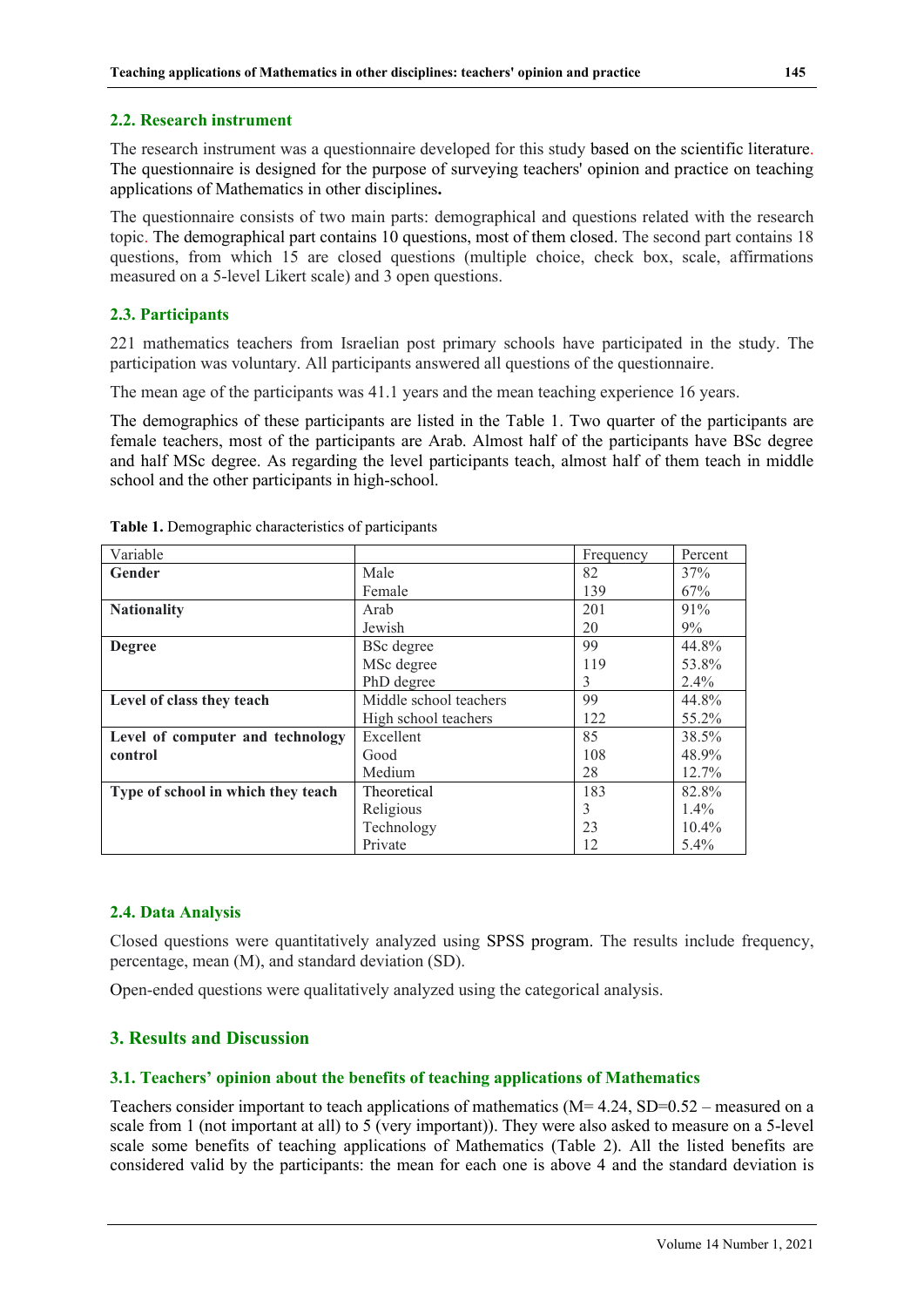below 0.80. The highest mean was obtained for expanding students' horizon and showing students the importance of mathematics.

| <b>Benefit</b>                                             | Mean | <b>Standard deviation</b> |
|------------------------------------------------------------|------|---------------------------|
| arising students' interest for Mathematics                 | 4.16 | 0.72                      |
| motivating students for learning mathematics               | 4.19 | 0.69                      |
| showing students the importance of mathematics             | 4.33 | 0.66                      |
| exercising mathematical knowledge                          | 4.20 | 0.70                      |
| developing competency of using a mathematical knowledge in | 4.31 | 0.60                      |
| different context                                          |      |                           |
| improving achievement of students in mathematics           | 4.10 | 0.72                      |
| expanding the horizon of the student                       | 4.34 | 0.63                      |
| developing a positive attitude towards mathematics         | 4.26 | 0.72                      |

**Table 2.** Teachers' perception about some benefits of teaching applications of Mathematics

In another closed questions respondents were asked to select the most important two advantage of teaching applications of Mathematics from a given list. The three most selected advantages where the following: arising students' interest for mathematics (98 participants - 44.3%), motivating students for learning mathematics (77 participants - 34.8%), and showing to students the importance of mathematics (21 participants - 9.5%).

#### **3.2. Teachers' practice in teaching applications of Mathematics**

42.5% of the participants teach applications of Mathematics.

The age, teaching experience, and computer user skills of those who don't teach applications and those who teach applications of mathematics were compared (Table 3). Teachers that teach applications of mathematics in other disciplines have significantly higher computer-user skills than teachers who don`t teaching applications of mathematics. The mean age and the mean teaching experience of those teachers who show applications is slightly higher, but there is no statistically significant difference.

|                      |      | Don't teach applications<br><b>Teach applications</b> |      |      |     |       |
|----------------------|------|-------------------------------------------------------|------|------|-----|-------|
| Variable             | M    | SD                                                    | M    | SD   |     |       |
| Age                  | 40.3 | 9.6                                                   | 42.1 | 8.9  |     | U.I   |
| Teaching experience  | .5.4 | 9.6                                                   | 16.9 |      |     |       |
| Computer user skills | .9   | 0.66                                                  |      | 0.64 | - 1 | 0.002 |

**Table 3.** Comparing age, teaching experience and computer user skills of those don't teaching applications with those teaching applications with t-test in SPSS program

Note: computer user skills measured on 4-level scale (1=Excellent, 2= Good, 3=Medium, 4=Low).

Physics is the discipline in which applications are mostly integrated (47% of those respondents who teach applications) – see Table 4.

| Table 4. Teaching applications of Mathematics in different disciplines |  |
|------------------------------------------------------------------------|--|
|------------------------------------------------------------------------|--|

|                                               | Frequency | Percent |
|-----------------------------------------------|-----------|---------|
| Physics                                       | 44        | 47%     |
| Economics                                     | 13        | 13.8%   |
| Chemistry                                     |           | $1\%$   |
| Other (Technology, Graphic description, etc.) | 36        | 38.2%   |

Almost half of the respondents who teach applications (47,9%) integrate them in their lessons few times a semester, and more than one quarter of them (29,8%) on a weekly basis (Table 5).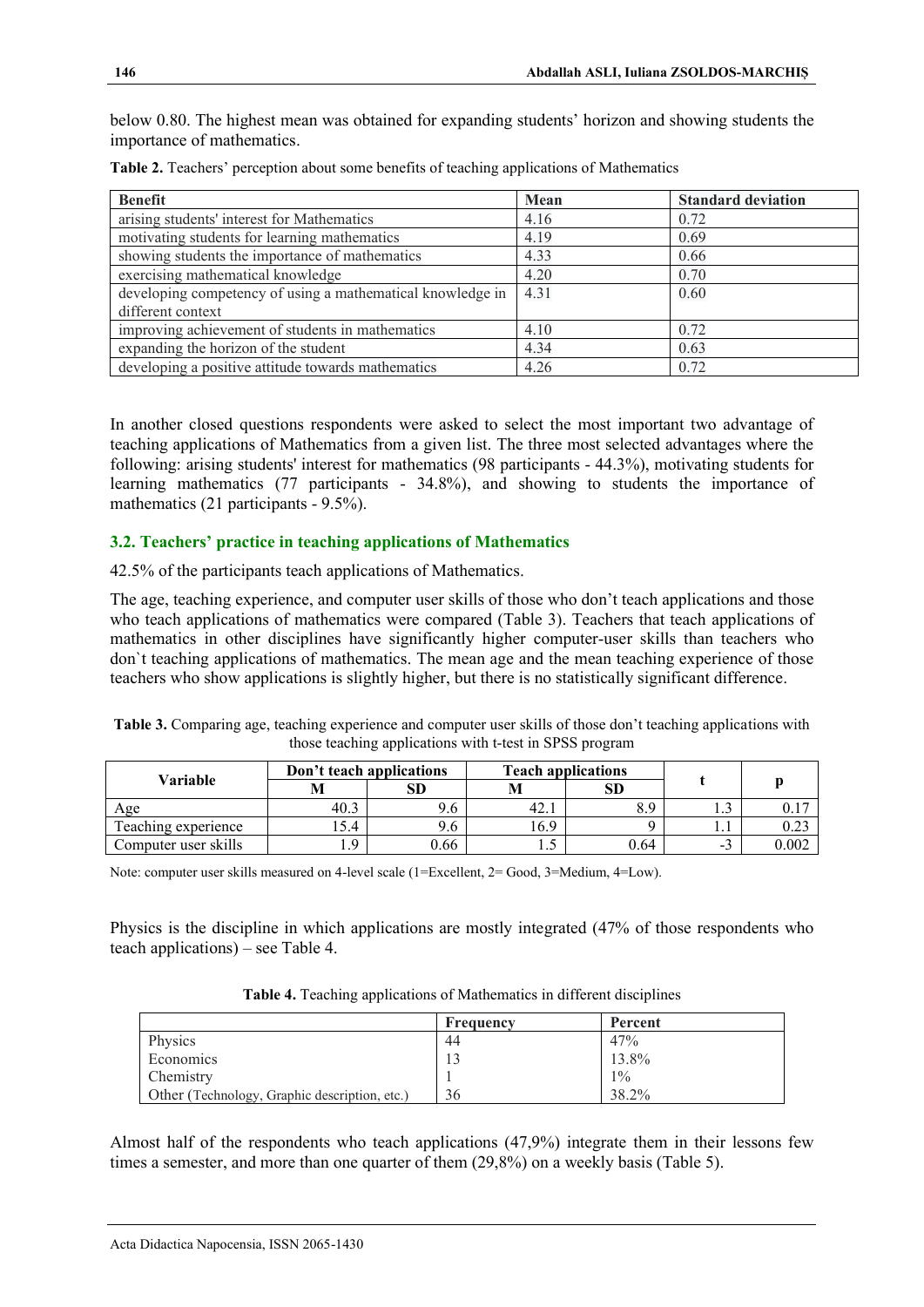| Frequency of teaching<br>applications | Frequency | Percent  |
|---------------------------------------|-----------|----------|
| once a week                           | 28        | 29.8%    |
| few times a semester                  | 45        | 47.9%    |
| once a semester                       |           | $8.5\%$  |
| once a year                           |           | $2.1\%$  |
| other                                 |           | $11.7\%$ |

**Table 5.** The frequency of teaching applications of Mathematics

 Participants were asked how they teach applications. Half of the surveyed teachers present it to their students (52.1%), the other half give students some tasks through they discover how they can apply the mathematical knowledge (45.7%).

As regarding examples of applications of concrete mathematical knowledge, most of the given examples are applications in physics. For example, maximum and minimum problems in studying the reflection and refraction of light, more generally in optics; movement problems. Another field of application is economics, as problems related with buying and selling goods, optimizing the profit. Technology or engienering also has a vaste field for application of mathematics, for example in constructions, in calculation of areas, volumes, using integrals. Mathematics is present also in chemistry in different chemical calculations.

#### **3.3. Obstacles of teaching applications of mathematics**

Teachers who are not integrating applications in their lessons, where asked in an open question the reason why they not. The responses where qualitatively analyzed, and categories were identified in Table 6 below.

| Category                                           | Subcategory                                                                                                             | Percentage of<br>respondents<br>whomentioned the<br>Subcategory |
|----------------------------------------------------|-------------------------------------------------------------------------------------------------------------------------|-----------------------------------------------------------------|
| Time-related issues                                | -There is no time for it in the classroom.                                                                              | 70%                                                             |
|                                                    | -Time for preparing lots of study materials.                                                                            | 30%                                                             |
| Problems related to the<br>background<br>of<br>the | - Students have a poor background in the<br>sciences to understand the applications.                                    | 36%                                                             |
| teachers<br>and<br>the<br>students.                | - Students have a poor background in the<br>sciences to appreciate the applications.                                    | 20%                                                             |
|                                                    | - Teachers are unable or have no skills to<br>teaching mathematical applications in other<br>disciplines.               | 40%                                                             |
|                                                    | - Teachers have no confident in teaching it.                                                                            | $4\%$                                                           |
| Problems related to the<br>curriculum.             | - It is not included in the curriculum of<br>mathematics.                                                               | 79%                                                             |
|                                                    | -Applications of math not required in the exams.                                                                        | 21%                                                             |
| Planning<br>budget<br>and<br>related issues        | - Some applications require equipment and<br>demonstrators.                                                             | 83%                                                             |
|                                                    | - Applications a number of mathematical skills<br>which are normally attained at the end of the<br>mathematics program. | 17%                                                             |

**Table 6.** Categorical analysis about the reasons why responses not integrating applications in their lessons

Analyzing Table 6, the most frequently mentioned reason of not teaching applications are the lack of necessary equipment, the curriculum and time constrains.

Also, participants had to select from a given list the two main important obstacles of using applications in teaching Mathematics. The most 3 frequently selected obstacles are the following: time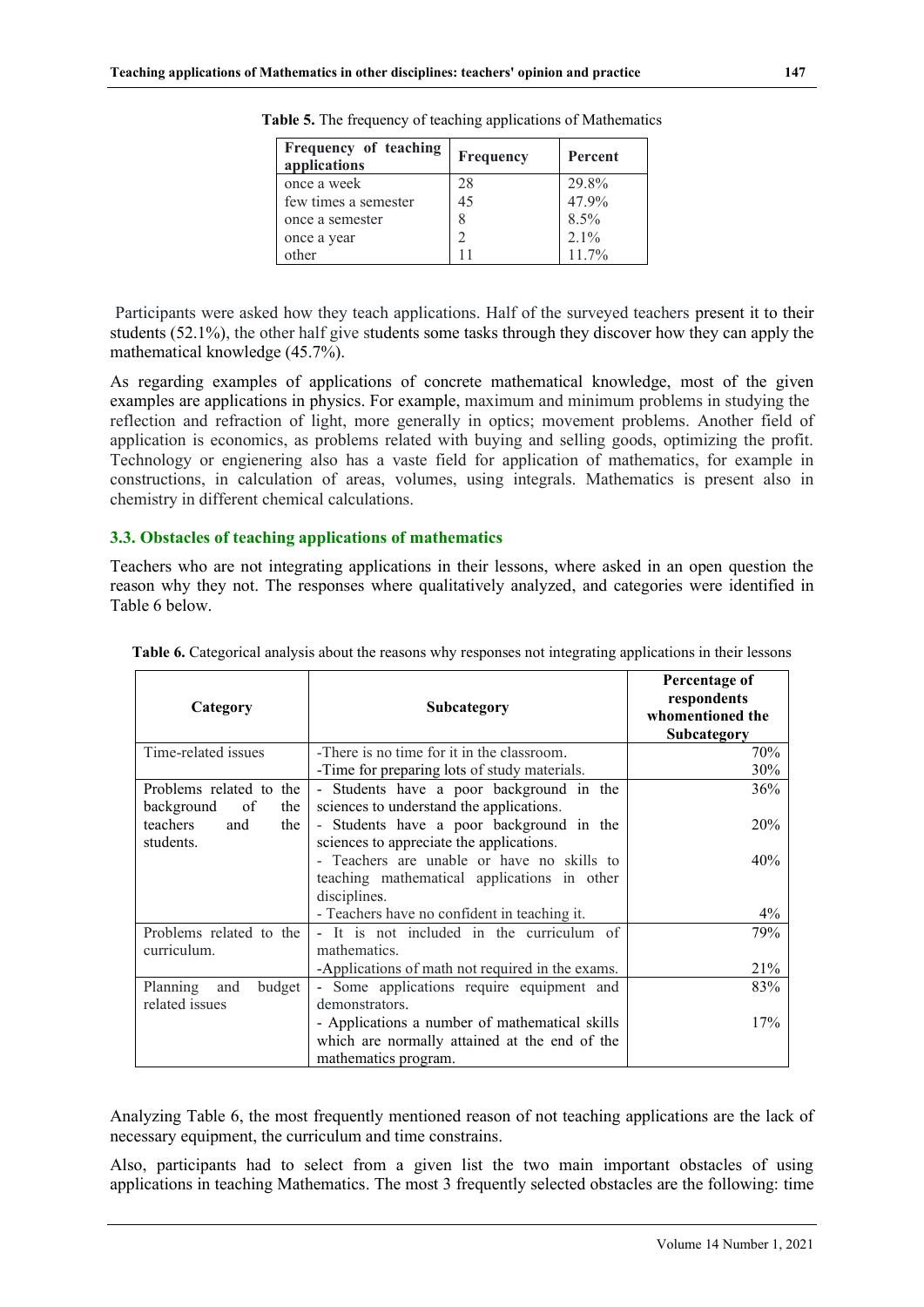constrains (30.8%), lack of methodological or pedagogical content knowledge of the teachers (24.6%), and curriculum constrains (15.5%).

#### **Conclusion**

This study shows that 42.5% of the surveyed t teachers integrate applications of mathematics in other disciplines. Those with better computer-user skills are more open for teaching applications. Physics is the discipline in which applications are mostly integrated. Half of those integrating applications in their teaching do this few time a semester. The methodology how they teach applications are either pasive, the teacher presenting it, or requiring active participation from the students, giving them some tasks through they discover how they can apply the mathematical knowledge.

Even less then half of the respondents teach applications, most of the teachers in Israel consider that teaching applications of mathematics is very important, because applications of mathematics arise students' interest for mathematics, motivate students for learning mathematics, and show to students the importance of mathematics.

Despite the importance of teaching applications of mathematics, there are obstacles that have been reported by the participants. The most common obstacles are the time and curriculum constrains, teachers lack of scientific and methodological knowledge for teaching applications in other disciplines, and lack of equipments for demonstrations.

Most of the participants request that teaching applications of mathematics be part of the curriculum in Israel, and that a lot of time and resources should be devoted to this, because the benefit is very great and significant for both the student and the teacher.

## **References**

- Akinsola, M.K., Olowajaiye, F.B. (2008). Teacher Instructional methods and Student Attitudes towards Mathematics. International Electronic Journal of Mathematics Education, 3(1), 60-73.
- Alkhateeb, H.M. (2014). Elementary education student attitudes to teaching mathematics. Innovative Teaching, 3, 6.
- Amato, S.A. (2004). Improving student teachers` attitudes to mathematics. Group for the Psychology of Mathematics Education, 2, 25–32.
- Ben-Sabar, Y.N. (2016). Traditions and Genres in qualitative research: Philosophies, strategies and advanced tools. Tel Aviv University, Israel.
- Bingolbali, E., Monaghan, J. & Roper, T. (2007). Engineering students' conceptions of the derivative and some implications for their mathematical education. International Journal of Mathematical Educationin Science and Technology, 38(6), 763–777.
- Cenberci, S. (2019). The Examination of Prospective Mathematics Teachers' Mathematics Teaching Anxiety Levels. Journal of Theoretical Educational Science, 12(4), 1193-1208.
- Chick, H., & Stacey, K. (2013). Teachers of Mathematics as Problem-Solving Applied Mathematicians. Canadian Journal of Science Mathematics and Technology Education 13(2):121- 136.
- Cinari, S., Pirasai, N., Uzun, N., Erenler, S. (2016). The Effect of Stem Education on Pre-Service Science Teachers' Perception of Interdisciplinary Education. Journal of Turkish Science Education.
- Creswell, J.W. (2012). Educational Research: Planning, Conducting, and Evaluating Quantitative and Qualitative Research. University of Nebraska–Lincoln, Fourth Edition.
- El-Deghaidy, H., Mansour, N. (2015). Science Teachers' Perceptions of STEM Education: Possibilities and Challenges. International Journal of Learning and Teaching Vol. 1, No. 1.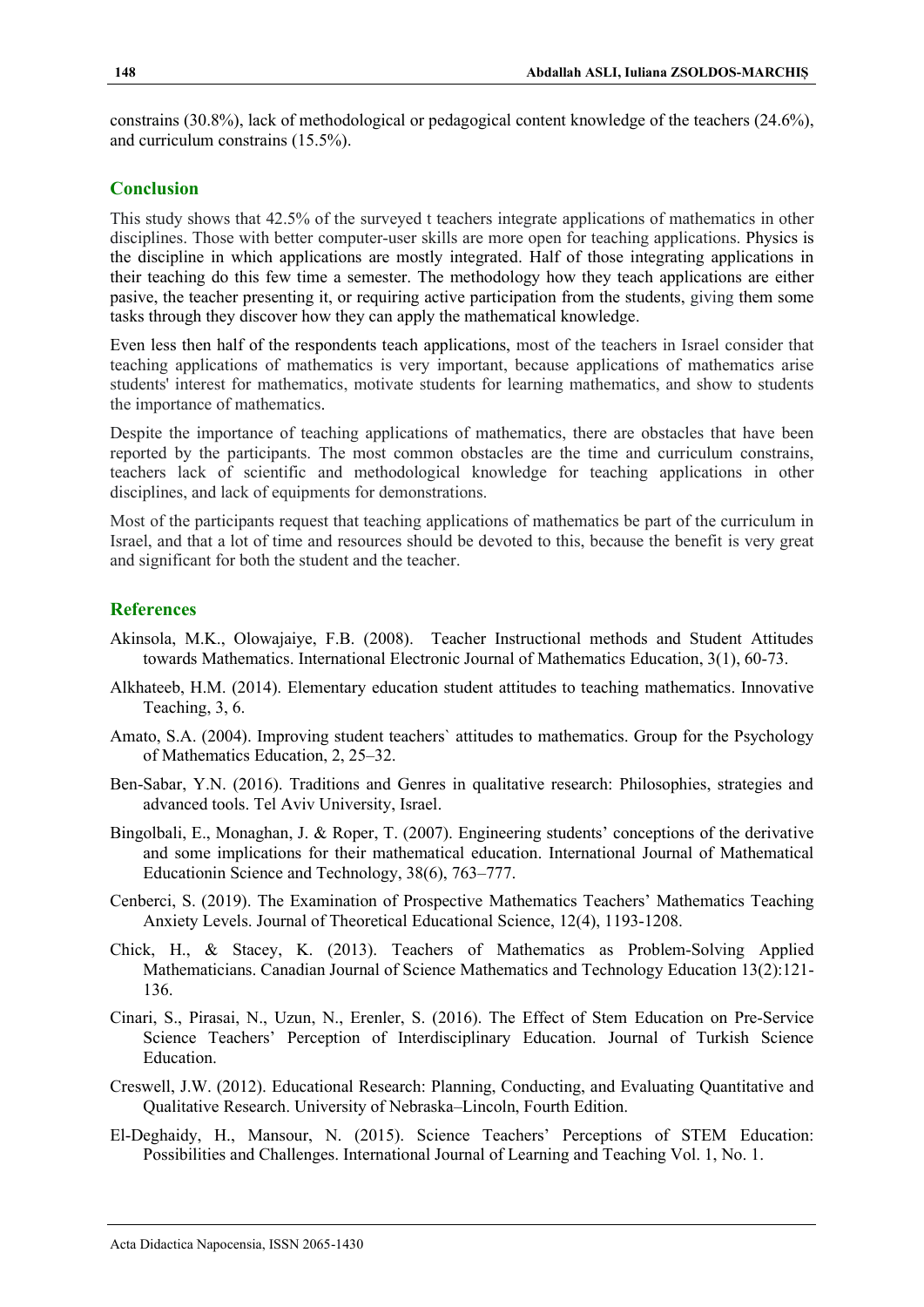- English, L.D. (2016). STEM education K-12: perspectives on integration. English International Journal of STEM Education.
- Ertekin, E. (2010). Correlations between the mathematics teaching anxieties of pre-service primary education mathematics teachers and their beliefs about mathematics. Educational Research and Reviews Vol. 5(8), pp. 446-454.
- Gao, X., Li, P., Shen, J., Sun, H. (2020). Reviewing assessment of student learning in interdisciplinary STEM education. International Journal of STEM Education.
- Hunt, T. E. & Sari, M. H. (2019). An English Version of the Mathematics Teaching Anxiety Scale, International Journal of Assessment Tools in Education, 6(3), 436–443, <https://dx.doi.org/10.21449/ijate.615640>
- Kirikkaya, E.B., Iseri, S., & Vurkaya, G. (2010). A board game about space solar system for primary school students. The Turkish online journal of educational technology, 9(2), 1-13.
- Klymchuk, S., Zverkova, T., Gruenwald, N., & Sauerbier, G. (2010). University Student`s difficulties in solving application problems in calculus: Students perspectives. Mathematics Education Research Journal.
- Kolovou, A.; van den Heuvel-Panhuizen, M. & Bakker, A. (2009). Non-Routine Problem Solving Tasks in Primary School Mathematics Textbooks – A Needle in a Haystack, Mediterranean Journal for Research in Mathematics Education, 8(2), 31-68.
- Ling, Y. (2005). Application of Modern Teaching Strategies in Physics Teaching. Department of physics Tsinghua, University, Beijing 10084. People`s Republic of China.
- Maass, K., Geiger, V., Ariza, M.R., Goos, M. (2019). The Role of Mathematics in interdisciplinary STEM education. ZDM Mathematics Education. [https://doi.org/10.1007/s11858-019-01100-5.](https://doi.org/10.1007/s11858-019-01100-5)
- Maddena, M.E., Baxtera, M., Beauchampa, H., Boucharda, K., Habermasa, D., Huffa, M., Ladda, B., Pearona, J., Plague, G. (2013). Rethinking STEM Education: An Interdisciplinary STEAM Curriculum. State University of New York at Potsdam, 44 Pierrepont Ave., Potsdam, NY 13676, USA
- Marchiş I. (2009a). A Comparison of the National Tests on Mathematics for 12-13 Years Old Pupils in Romania and Singapore. Studia Universitatis Babes-Bolyai Psychologia-Paedagogia, 54(2), 177- 184.
- Marchiş I. (2009b). Comparative analysis of the mathematics problems given at international tests and at the Romanian national tests. Acta Didactica Napocensia, 2(2), 141-148.
- Marchis I. (2012). Non-routine problems in primary mathematics workbooks from Romania. Acta Didactica Napocensia, 5(3), 49-56.
- Masanja, V.G, (2008). Mathematics and other disciplines-The impact of modern Mathematics in other Disciplines. University of Dar es Salaam Mathematics Department.
- Nkhase, S.C. (2002). Teaching the relevance of mathematics. Rand Afrikaans University.
- Pallant, J. (2001). SPSS survival manual. A step by step guide to data analysis using SPSS. Buckingham: Open University Press.
- Peker, M. (2016). Mathematics teaching anxiety and self-efficacy beliefs toward mathematics teaching: A path analysis. Educational Research and Reviews, Vol. 11(3), pp. 97-104.
- Peker, M., Ertekin, E. (2011). The Relationship between Mathematics Teaching Anxiety and Mathematics Anxiety. The New Educational Review 23(1):213-226
- Peker, M., Mirasyedioğlu, S. (2008). Pre-Service Elementary School Teachers' Learning Styles and Attitudes towards Mathematics. Eurasia Journal of Mathematics, Science and Technology Education, Turkey 4(1):21-26.